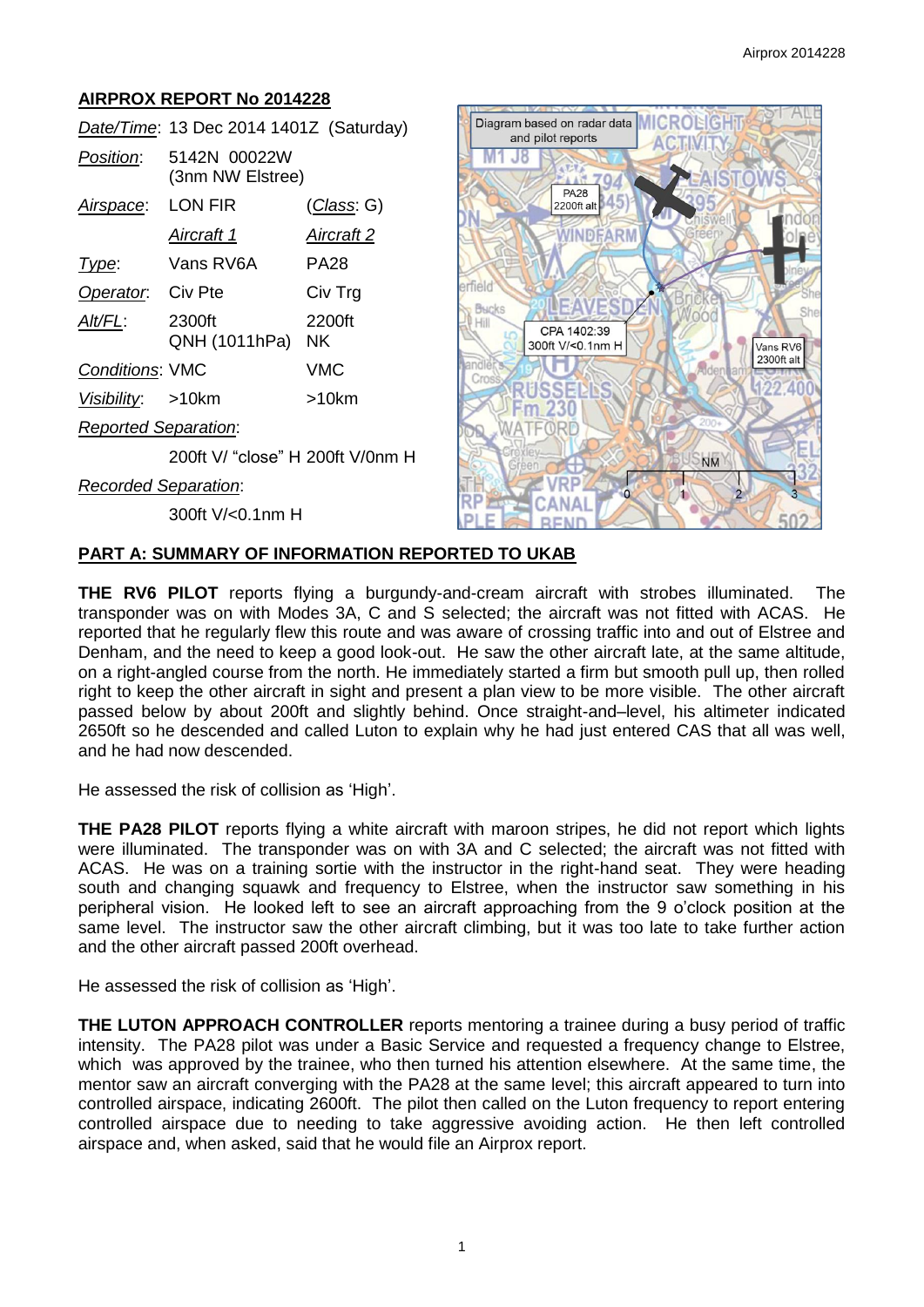# **Factual Background**

The weather at Northolt was recorded as:

METAR EGWU 131350Z 33007KT CAVOK 06/02 Q1012 BLU NOSIG

## **Analysis and Investigation**

## **CAA ATSI**

Training was being provided at the radar position of Luton Approach (LTC GW INT) with trainee and OJTI. Workload was assessed as (busy) medium. At 1350:40 the PA28 had been cleared to enter the Luton Control Zone (CTR) not above 2000ft in order to orbit just to the north of Hemel Hempstead. The PA28 was squawking 4371 and at 1354:00 the PA28 departed the CTR and a Basic Service was agreed. The PA28 advised that he wished to make one further orbit before returning to Elstree and this was approved.

At 1359:27 the PA28 was shown south of the Luton CTR tracking south at an altitude of 1600ft – Figure 1.



Figure 1 – Swanwick MRT at 1359:27.

At 1401:27 the PA28 and RV6 are shown, 5.3nm northwest and 3.6nm north, of Elstree airfield. Both aircraft were indicating 2300ft and were operating below the Class A controlled airspace of London TMA-1 which has a base of 2500ft. The RV6 was displaying SSR code 0013 used to indicate that the aircraft was monitoring Luton Radar or Essex Radar frequencies. The horizontal distance between the two aircraft was 3.2nm – Figure 2.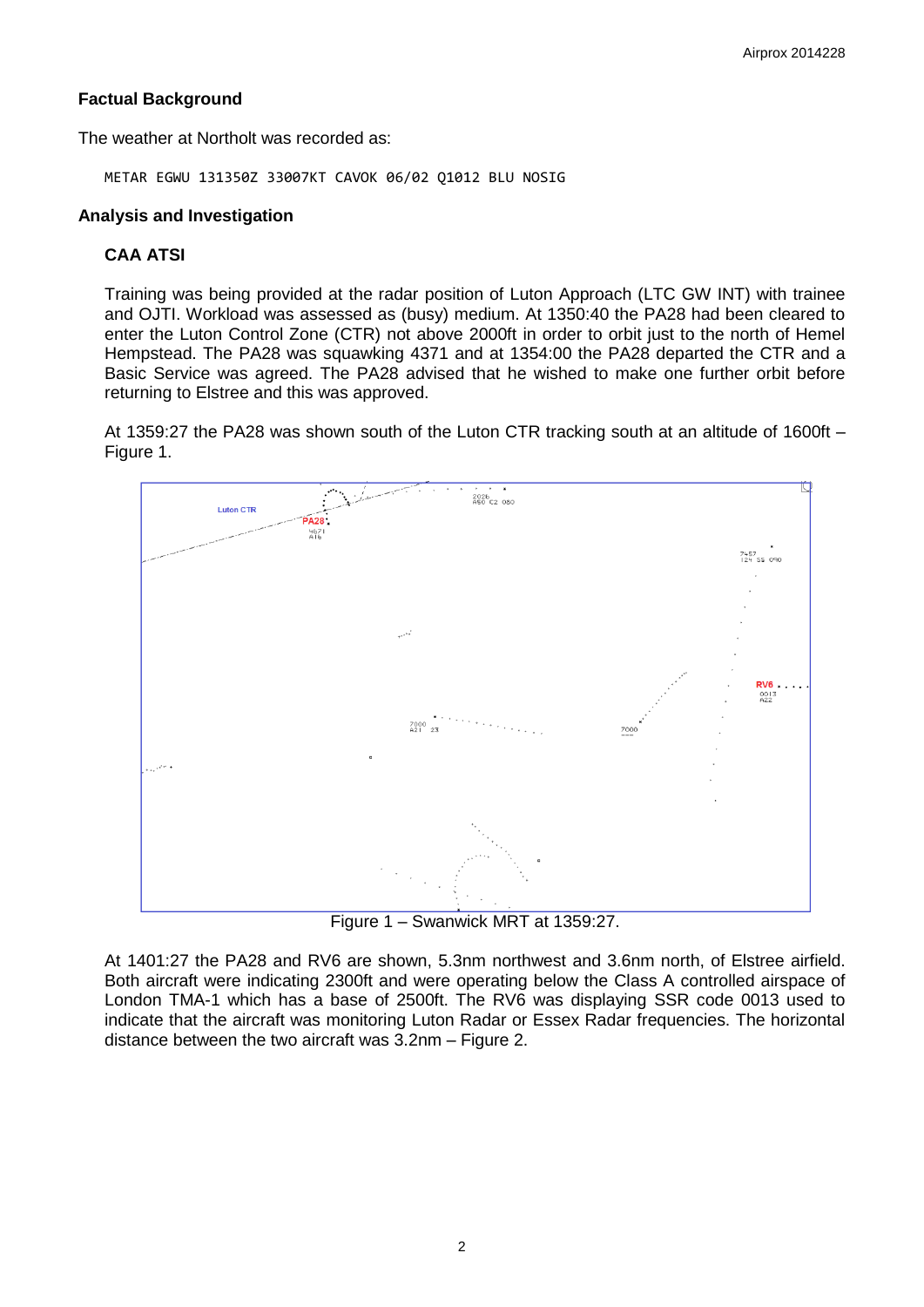

Figure 2 – Swanwick MRT at 1401:27.

The aircraft continued to converge and at 1402:23 the distance between the two aircraft was 0.8nm. Two other aircraft were in the vicinity and the labels were likely overlapping on the Luton controller's display – Figure 3.



Figure 3 – Swanwick MRT at 1402:23.

At this point the PA28 pilot requested a frequency change to Elstree and the controller replied *"(PA28)c/s squawk 7000 service terminates Elstree one two two decimal four [1402:31]*." The PA28 pilot responded *"(PA28)c/s".* The distance between the two aircraft was 0.4nm – Figure 4.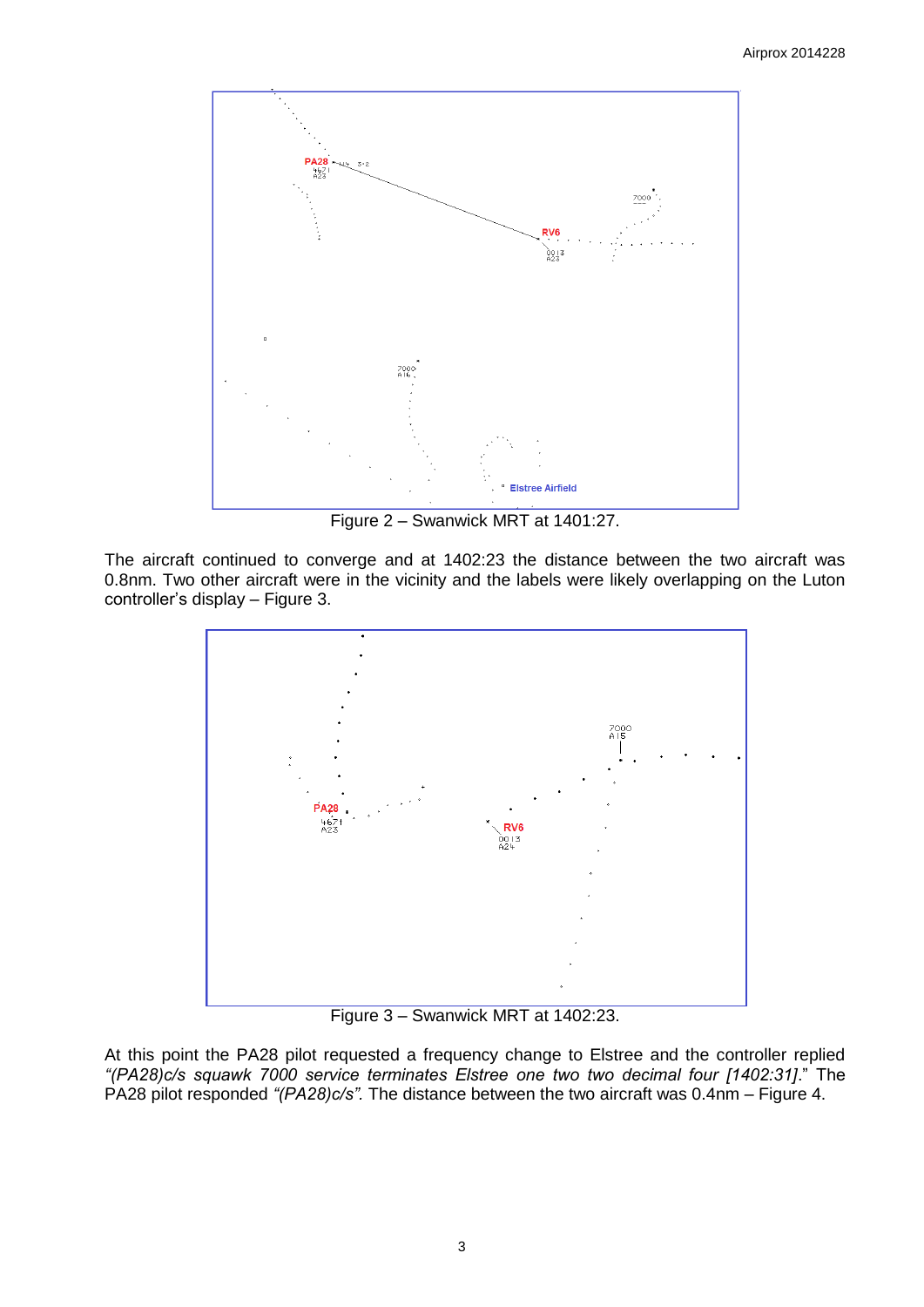

Figure 4 – Swanwick MRT at 1402:31.

At 1402:35 both aircraft were indicating an altitude of 2300ft and the horizontal distance between them was 0.2nm. On the next radar update at 1402:39 (CPA) the RV6 was shown to have climbed to 2600ft (inside CAS) and was passing less than 0.1nm behind the PA28 – Figure 5.



Figure 5 – Swanwick MRT at 1402:39.

At 1402:48 the RV6 pilot contacted Luton Approach and the following RTF exchange occurred:

RV6 *"Luton (RV6)c/s"* ATC *"(RV6)c/s Luton Radar did you call"* RV6 *"(RV6) c/s an RV6 from XXXX to XXXX just north of the er Elstree I had to take er immediate avoiding action from another aircraft and er went up to about er twenty six fifty into airspace but I'm back down again now"*

ATC *"(RV6)c/s that's understood it's a Basic Service Luton QNH 1011"*

RV6 *"One zero one one is set (RV6)c/s"*

The two aircraft continued to diverge and at 1403:50 the RV6 pilot was asked if he wished to file an Airprox. The RV6 pilot responded *"I've no idea what it was erm I suppose I ought to yes"*. The controller replied *"(RV6)c/s roger".*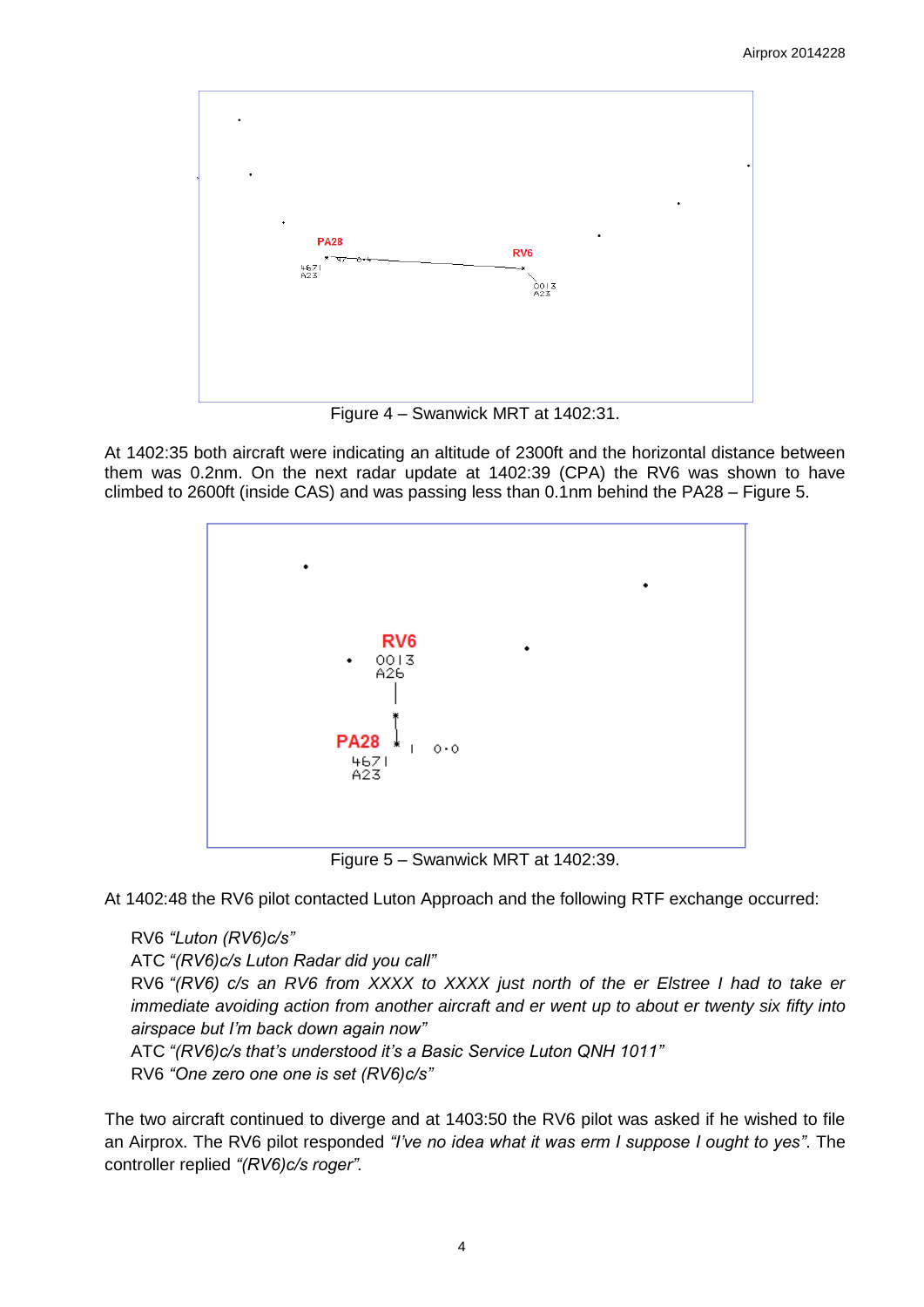The RV6 pilot was operating VFR and was not in receipt of an Air Traffic Service. The RV6 pilot's written report indicated that he sighted the PA28 late at the same altitude (2300ft) and climbed to avoid. This resulted in the RV6 entering Class A controlled airspace. The RV6 pilot contacted Luton Approach to explain the unintended infringement of CAS and to advise that he had descended below CAS.

Just prior to the Airprox, the PA28 had been in receipt of a Basic Service from Luton Approach where the avoidance of other traffic is solely the pilot's responsibility and the controller was not required to monitor the flight<sup>1</sup>. Given that the provider of a Basic Service is not required to monitor the flight, pilots should not expect any form of Traffic Information from a controller. A pilot who considers that he requires a regular flow of specific Traffic Information shall request a Traffic Service<sup>2</sup>.

The Luton controller's written report indicated that after the PA28 had been transferred to Elstree, the trainee had returned his attention to a problem elsewhere. The controller then noticed an aircraft squawking 0013 which was converging with the PA28 at the same level. The RV6 then contacted Luton to report that he had entered CAS and wished to file an Airprox. The Airprox occurred when the RV6 and PA28 came into proximity whilst operating VFR in Class G uncontrolled airspace where the pilots are ultimately responsible for their own collision avoidance.

### **UKAB Secretariat**

Both pilots shared an equal responsibility for collision avoidance and not to operate in such proximity to other aircraft as to create a collision hazard<sup>3</sup>. If the geometry is considered to be converging the RV6 pilot was required to give-way.<sup>4</sup>

### **Summary**

An Airprox was reported on 13<sup>th</sup> Dec 2014 between a PA28 and an RV6, both aircraft were VMC and VFR. The PA28 was at 2300ft and was not receiving an ATS, the pilot saw the conflicting traffic and took avoiding action. The PA28 pilot had just left the Luton frequency and was at 2200ft, he saw the RV6 too late to take any avoiding action.

#### **PART B: SUMMARY OF THE BOARD'S DISCUSSIONS**

Information available consisted of reports from the pilots of both aircraft, transcripts of the relevant RT frequencies, radar photographs/video recordings, reports from the air traffic controllers involved and reports from the appropriate ATC authorities.

The Board first looked at the actions of the RV6 pilot and commended him for both his open and honest reporting and his actions overall. Although not ideal in climbing into controlled airspace, the Board considered that he had taken the most appropriate action available to him to avoid the PA28, which in this case was to climb. Employing the mantra 'aviate', 'navigate', 'communicate', once he had avoided the other aircraft with his climb, he had swiftly called the Luton controller to explain the situation, and this had meant that they could also have reacted in a timely fashion to his presence if it had been necessary. His quick reactions had undoubtedly prevented a much worse situation from developing.

For his part, the Board noted that the PA28 pilot did not see the RV6 until after the other pilot had taken the avoiding action, and so could do little in the circumstances. The Board then discussed the actions of the Luton controller and agreed that it was unfortunate that he had been busy at the time with his attention drawn elsewhere. Had the PA28 pilot previously asked for a Traffic Service, the

 $\overline{a}$ 

 $<sup>1</sup>$  CAP774, Chapter 2, Paragraph 2.1</sup>

<sup>2</sup> CAP774, Chapter 2, Paragraph 2.5

<sup>&</sup>lt;sup>3</sup> SERA.3205 Proximity.

<sup>4</sup> SERA.3210 Right of Way.